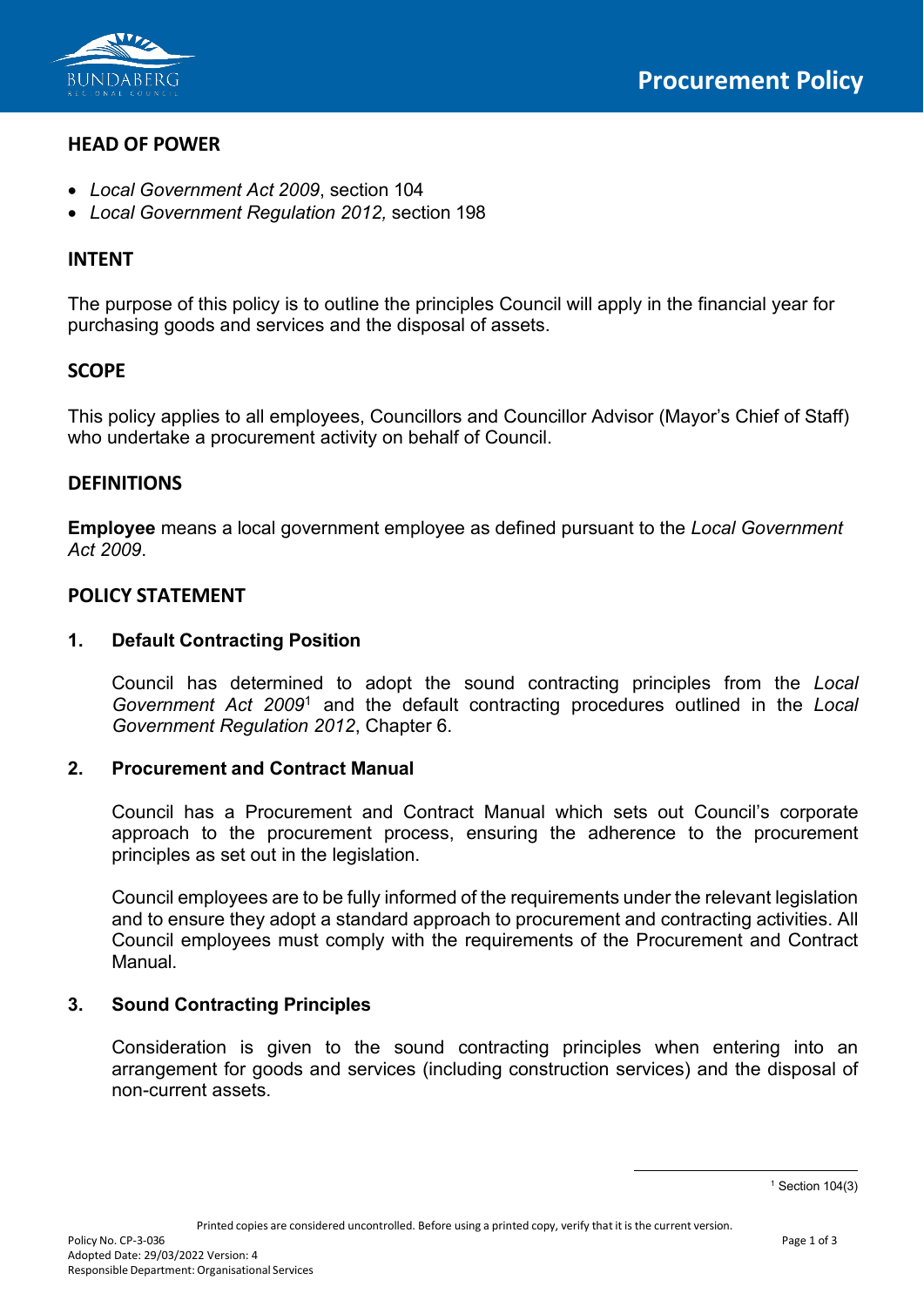

The sound contracting principles are:

- a. Value for money;
- b. Open and effective competition;
- c. The development of competitive local business and industry;
- d. Environmental protection; and
- e. Ethical behaviour and fair dealing.

Regard is had to each principle, although each principle may not receive equal consideration. Council will also have regard to other adopted principles.

### **3.1 Other Adopted Principles**

Council is committed to generating positive economic and social outcomes for the community and recognises the inherent benefits of contracting with local suppliers. Council has adopted a Buy Local Policy which provides a local content framework for evaluation of businesses in the Bundaberg Regional Council Local Government Area, when quoting and/or tendering to supply Council.

### **4. Centre Led Procurement Model**

Council operates a centre led procurement model which is led by Council's Strategic Procurement and Supply Branch, structured on a procurement portfolio approach. Procurement activities are driven by the business with Strategic Procurement and Supply employees undertaking contracting activities on a range of goods and services that enable day to day business activity.

#### **4.1 Procurement of construction and major projects**

Council undertakes procurement of construction and major projects contracts through Infrastructure Services.

#### **5. Value for Money Methodology and Selection**

Council utilises a value for money methodology when assessing quotations, tenders and proposals. Selection is based on the most advantageous outcome for Council. Council is not obliged to accept the lowest tender, proposal or quotation and may decide not to accept any offers it receives.

#### **6. Governance**

Council operates an organisational governance framework through its Procurement Board. All notifications for failure to meet requirements under the Procurement and Contract Manual and all market approaches via public tender above \$200,000 must be submitted to the Procurement Board for approval.